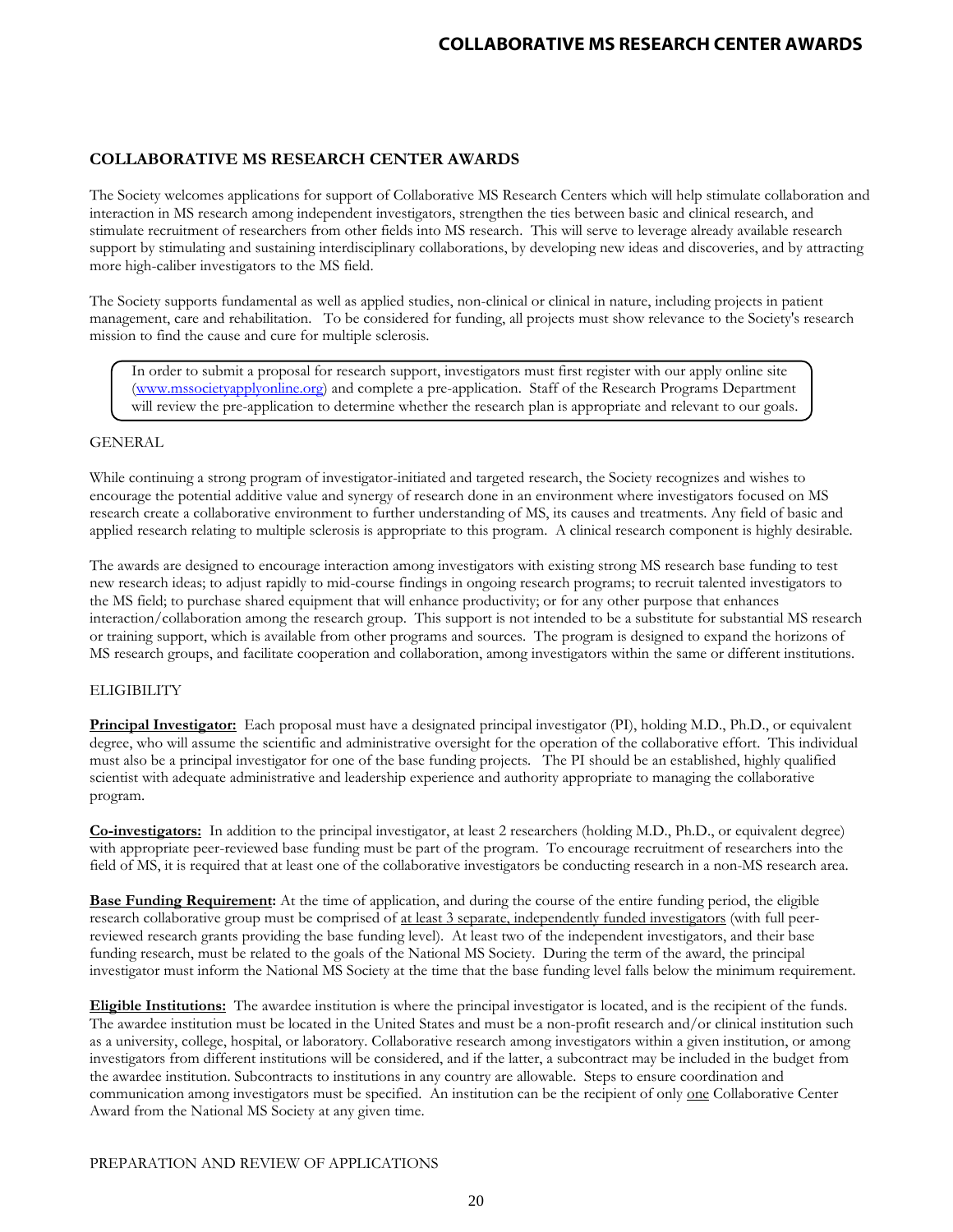**Application Forms:** The Society utilizes a Web-based facility for the submission of grant applications. All applicants are required to use this facility for the completion of their proposals. In order to submit a proposal for research support, investigators must first register with our apply online site [\(www.mssocietyapplyonline.org\)](http://www.mssocietyapplyonline.org/) and complete a pre-application. Staff of the Research Programs Department will review the pre-application to determine whether the research plan is appropriate and relevant to our goals.

**Timing:** Deadline for completed applications is early September with the earliest possible funding start date of the following April 1. Incomplete applications, or applications that arrive after the deadline, will not be accepted.

**Term and Amount of Award:** The maximum amount that can be requested from the Society made under this program is \$150,000 per year in direct costs, for a term of five years, for a total of \$750,000. Additional indirect costs will be applied according to applicable Society policies (refer to "Indirect Costs" section below).

**Application Contents:** To facilitate the review of the application, the discussion of the Proposed Collaborative Research Center Plan should be organized in the following manner with the appropriate subtitles:

- 1. **Changes to Previous Application, if any (Page limit of this section is one page):** This section is only for a revised, resubmitted application and must summarize the substantial additions, deletions, and changes from previous proposal. The changes in the Collaborative Plan must be clearly marked by appropriate bracketing, indenting, or changing of typography, unless changes are so extreme as to include most of the text. This exception should be explained in the Introduction. Any changes should not be indicated by colored text or shading.
- 2. **New Proposals from Previous Society's Center Awardees (Page limit of this section is one page):** Competitive renewals are not allowed in order to further encourage new investigators to MS research. However, current and past recipients of Society's Center Awards may apply at the end of the award period with a new application in which at least two new investigators from a non-MS research field are included. Past Center Awardees should include a brief summary of the outcome of their previous award including a list of collaborative publications and a description of the success of the "new investigators to MS" resulting from the previous award. In addition, the applicant needs to indicate how the current application is unique and different from the previous funding.

### 3. **Proposed Program (This section is divided by the following subtitles a-e, and the entire section should not exceed six pages. The Collaborative Plan (section c) should comprise of at least two pages of this section.):**

a. Overall Goal and Theme: Describe the overall goal of the proposed collaboration program for a 5-year period. A diagram can be included to illustrate how the projects are integrated around a central theme.

b. Research Team: Describe each member of the collaborative team highlighting the expertise that he/she would bring to the collaborative group. Include any information that will help establish the experience and competence of the investigators. This is especially true for the new investigators to the MS field and what their expertise is, and how will they interact.

c. Collaborative Plan: Describe the plan for enhancing the collaboration among the investigators, including the vision of the group to maximize collaborative research across specific disciplines, how the goals of the collaborative group fit within the Society's mission, and the likelihood that funds will in fact be additive to the ongoing research efforts. The description should include statements about how the group will operate, how the collaboration will be encouraged, and how one can ensure that the direction of MS research by the non-MS investigator will continue. Since the base funding projects, which constitute an eligible research group, will already have been scientifically reviewed and funded, they can be very briefly summarized if relevant to the Center. If the projects are new ones, then they should be presented. The relevance of the project to MS should be apparent throughout the proposal. Describe how the award will support the interface between basic and clinical research, and address research topics and concepts, which could not readily be approached through independent research.

d. Pilot Research Studies: A program for exploring pilot research that take maximum advantage of new research opportunities explored by this collaborative team must be described.

e. Recruitment Plan: A recruitment plan for attracting students, postdoctoral fellows, and other young investigators to work in MS must be included. Describe the educational environment and the monitoring availability to train postdoctoral fellows, and share any success stories. Indicate how this recruitment plan for postdoctoral fellows will not substitute, but enhance the number of additional applicants to our regular fellowship program.

#### 4. Supporting Information: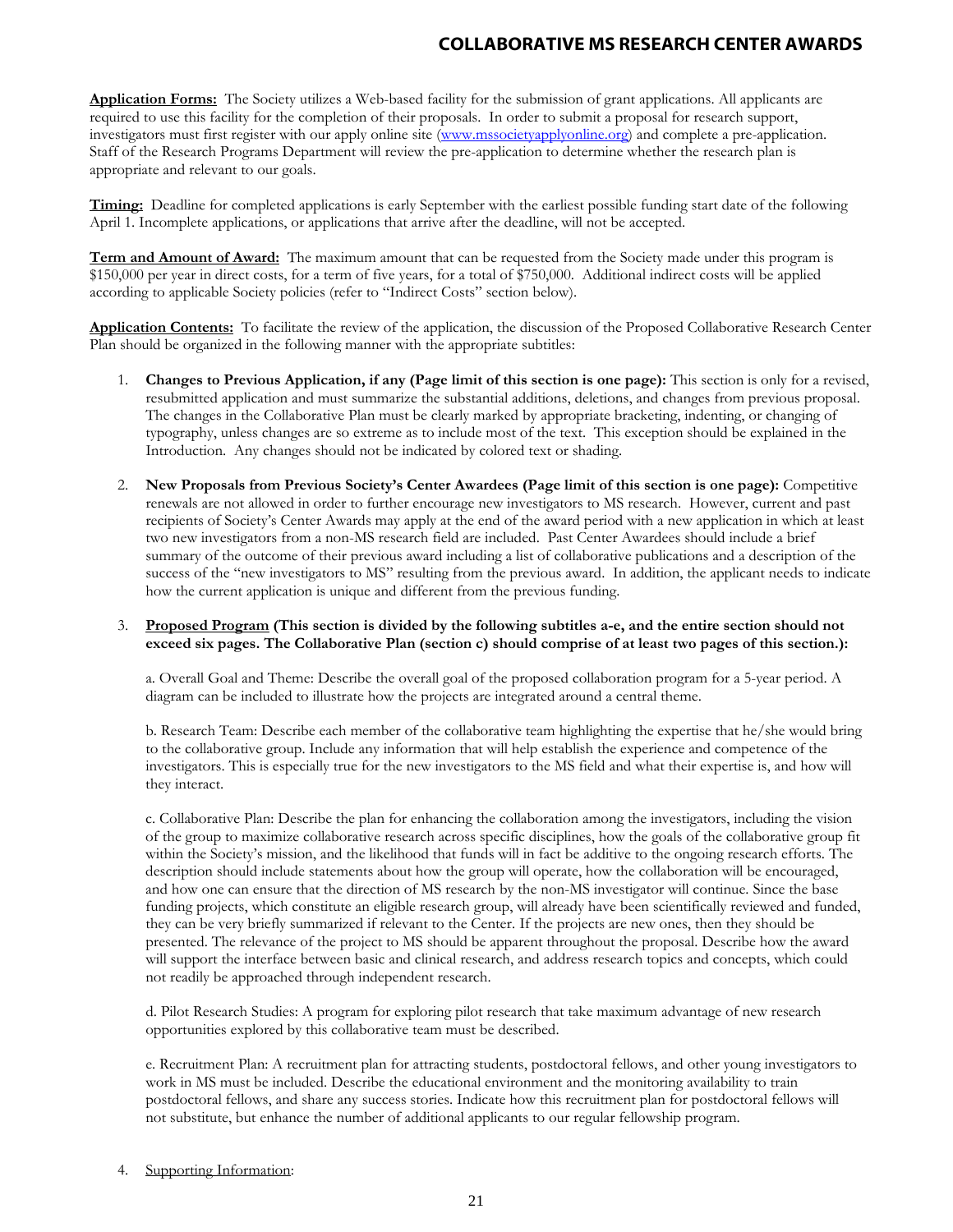- a brief description of each base funding project (title/abstract/funding term and amount). The minimum requirement is 3 separate, independently funded investigators with peer-reviewed research grants.
- a brief *curriculum vitae* with bibliography for the principal investigator and each co-investigator, with a listing of all actively funded projects and their sources of funding.
- a description of any currently shared facilities and currently shared activities (group seminars; retreats; etc.)
- 5. Budget Information:
	- a plan for anticipated expenditure of funds during the first year, and to the extent possible, subsequent years. It is the intent of the Collaborative MS Research Center program that the funds remain flexible to allow the investigators and co-investigators to support a variety of activities that can enhance productivity and discovery. Transfer of funds between and among budgetary items may be made at the discretion of the grantee institution.
	- Percent effort of principal investigators or of senior co-investigators: The principal investigator is responsible for determining the most efficient use of these funds to meet the objectives of the program. Percent effort of the P.I. and of the other senior investigators is not expected, or required. However, it is understood that the PI and the other senior investigators remain committed to the project and its completion.

**Review Process:** The review of the applications will be conducted by a special review panel constituted by the Society. Award letters for successful applications will be issued after the final approval by the Research Programs Advisory Committee and the CEO/President of the Society, with funds available no sooner than April 1.

**Evaluation Criteria:** Since the base funding projects which constitute an eligible research group will already have been scientifically reviewed and funded by the Society and/or other funding agencies, review of these Collaborative MS Research Center proposals will be based on the vision of the Center to maximize collaborative research and the likelihood that funds will support the interface between basic and clinical research and address research topics and concepts which could not readily be approached through independent research.

The following criteria are among those that will be considered by the review committee:

- Significance of the overall project goals and its merit as a whole.
- Potential to enhance MS research How relevant is the research program to the mission of the National MS Society and its strategic response ? Will the project be likely to promote excellence in research that may lead to an increase in our understanding of MS?
- Potential for Interaction and Synergy Evaluation of the research strengths, the multidisciplinary nature and the cohesiveness of the proposing group and the coordination and interrelationships of individual projects to a common theme.
- Investigators Assessment of the leadership and scientific ability of the PI of the project: his/her ability to develop and manage a program of integrated research projects with a well-defined central research focus; and his/her commitment and ability to devote adequate time and effort to the program. Assessment of the qualities and capabilities of each of the group investigators.
- Training and career development plan, if proposed Will the research setting permit research training and career development that will lead to commitment to MS research?
- Developmental research projects, if proposed what is the ability of the group to pursue new and innovative ideas in MS research?
- Core facilities Are the necessary core facilities available and adequate for any collaborative research proposed?
- Organization and communication Will the organizational aspects of the center allow for regular communication among investigators? If the investigators are not all in the same institution, is there an adequate plan for communication among them?
- Institutional support What is the institutional commitment to the project?

## CONDITIONS OF AWARD

**Notification:** The principal investigator and the awardee institution will each be advised by letter of the duration and amount of the award provided. Payment of the award will be remitted quarterly to the financial officer at the awardee institution. Payment of subsequent years is dependent upon a) availability of funds; and b) receipt, review, and approval by the Society of annual financial and research progress reports.

**Allowable Expenses:**It is the intent of the Collaborative MS Research Center program that the funds remain flexible to allow the investigators to support a variety of activities that can enhance productivity and discovery. Allowable expenses may include the purchase of shared equipment, recruitment of new staff scientists and/or physicians with outstanding potential who are interested in working in MS, exploration of new ideas in MS research or clinical studies, short term postdoctoral training support (this is not intended to replace independent Society or NIH postdoctoral fellowship support), travel that will enhance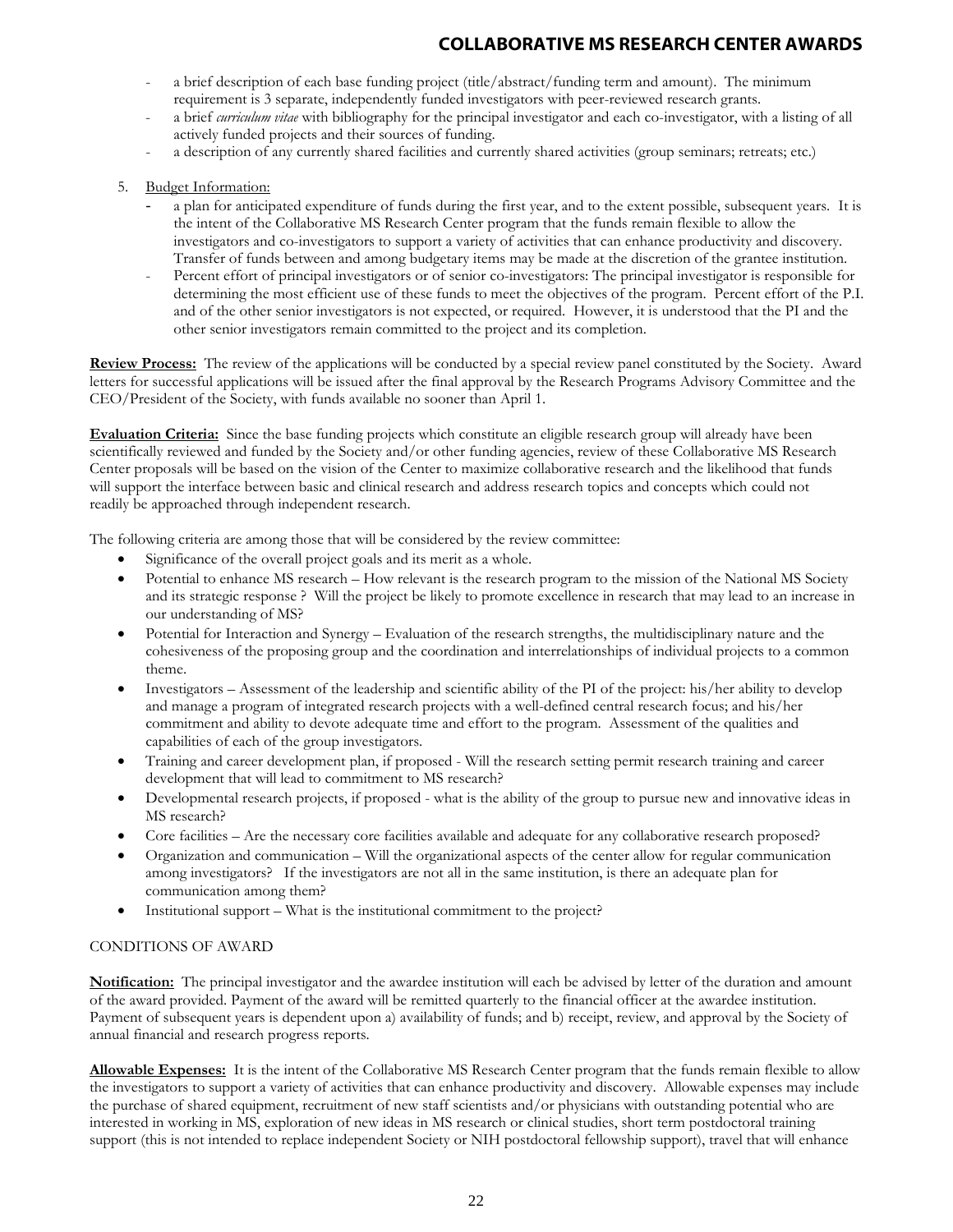collaborations among the research group, or for any other activity/program that will enhance the synergy among a collaborative research group.

**Required Base Funding Level:** If at any time during the funding period the base funding for the research group drops below the minimum required (i.e., at least 3 separate, independently funded investigators with full peer-reviewed research grants), the principal investigator must inform the Society and the award will enter into an interim probationary period of 6 months. After 6 months, if the investigator group has not been able to reestablish base funding or funding commitment, the award will be terminated.

**Renewal of Awards:** Competitive renewals are not allowed in order to further encourage new investigators to MS research. However, current and past recipients of National MS Society Center Awards may apply at the end of the award period with a new application in which at least two new investigators from a non-MS research field are included. Past Center Awardees should include a brief summary of the outcome of their previous award including a list of collaborative publications and a description of the success of the "new investigators to MS" resulting from the previous award. In addition, the applicant needs to indicate how the current application is unique and different from the previous funding.

**Unobligated Funds:** Because budgets in applications are estimates of the funds required to achieve the goals of the program, unexpended funds may remain at the end of each year and at the termination of the award. Any unexpended funds remaining at the end of each award year may be carried over to the next year. However, unexpended funds remaining at the termination of the award must be returned to the Society if renewal support is not awarded.

**Extension of Term:** An extension of the term of an award without additional funds is not typically allowed with the Collaborative Center Awards.

**Transfer of an Award:** The Society retains the right to transfer an award from one institution to another, along with the transfer of the principal investigator, upon the principal investigator's written request. However, since the Center Award is very dependent upon the collaborative nature of the team of investigators, any request for transfer to a new institution must clearly describe how the team will continue to collaborate and act cohesively as a team. For the approval of such a transfer, the Society requires a new application face sheet and budget request from, and must be signed by the new institution. In addition, letters of documentation must be received from the principal investigator, each of the coinvestigators, and an official at the new institution ensuring that the transfer of the principal investigator to a new institution will not impede the work of the collaborative team and the overall goal of the Award. For research involving human subjects and/or animals, written approval from the new institution's Institutional Review Board and/or the Animal Care and Use Committee must be received prior to initiation of payment. The original institution must submit an acceptable report of expenditures and return all unexpended funds to the Society before a final transfer can be made. No interruption of financial support should be involved if the request to transfer the award is received by the Society at least 90 days prior to the anticipated date of transfer and the financial report is submitted from the old institution prior to the transfer date. Transfer of equipment purchased with the award is encouraged, consistent with institutional policy.

**Change of Principal Investigator:** In most cases, an award terminates when the principal investigator becomes unable to continue supervision of the research. However, within 30 days after such an occurrence, the original awardee institution may request that the award be continued with the responsibility transferred to a new principal investigator until the award can be terminated appropriately or until a new, complete application can be submitted by the new principal investigator. Such changes cannot be effected without prior approval in writing by the Society.

**Termination of Award:** A research award may be terminated before the end of the project if (1) the principal investigator requests, in writing, that the award be terminated; (2) the principal investigator is unable to carry out the research at the original institution; (3) after the 6-month probationary period (see above), the base funding for the research group drops below the minimum required; (4) the sponsoring institution requests in writing that the award be terminated because of the awardee's termination of academic appointment; (5) the principal investigator fails to notify the Society of any change in his/her affiliation with the department or institution on record at the time the award was made; (6) the principal investigator changes any aspect of the award from that which was originally approved by the Society, including significant changes in the specific aims of the research studies, without prior notification and approval by the Society; (7) annual reports of progress are not received from the principal investigator within one month of the end of each award anniversary year; (8) the principal investigator is found by an institutional investigation to have committed scientific misconduct or fraud; or (9) by action of the Board of Directors of the Society.

## GENERAL CATEGORIES OF EXPENDITURES

Expenditures may be charged against this award with maximum flexibility at a total cost of \$150,000 per year in direct costs. Investigators may request funds for the following categories of expenditure: salaries for professional and non-professional personnel, patient costs, permanent equipment, consumable supplies, travel, costs related to the mechanism(s) used to enhance collaboration, other expenditures not included under the above categories, and indirect costs. Although the use of the funds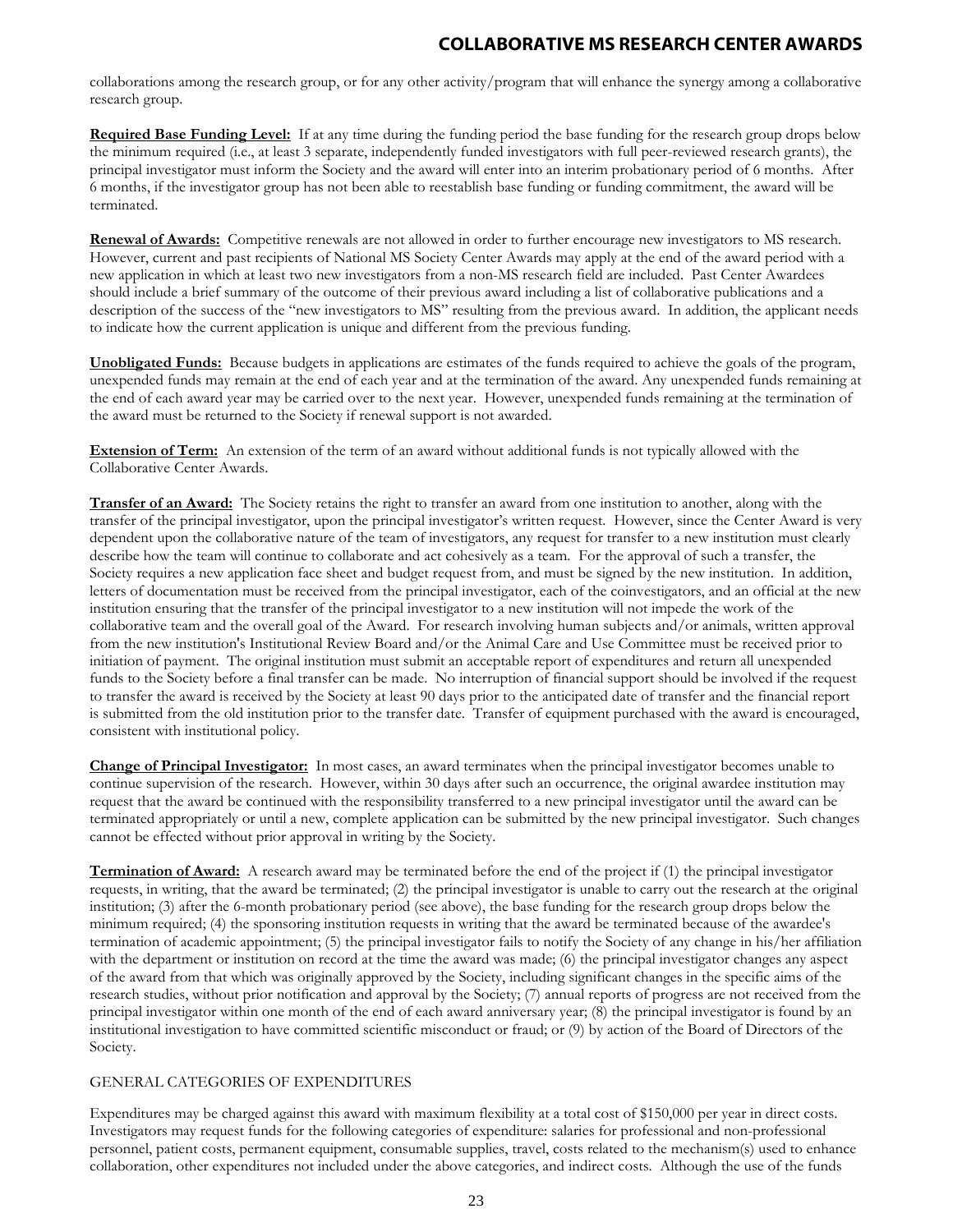provided with this award, and any rebudgeting throughout the term of the award, may be done at the discretion of the principal investigator and the coinvestigators, the expenditures should be budgeted within the guidelines set forth by the National MS Society listed below.

**Personnel:** The salaries of all personnel paid from award funds shall be in accordance with the prevailing policies of the awardee institution. Requested salaries are not to be used to replace salaries or portions of salaries already assured by institutional or other funds.

#### 1) **Professional Support**

The principal investigator may request up to 75% of his or her salary in proportion to the time spent directly on the work supported by the award. Salary for other investigators associated with the award may be requested in proportion to the time they spend directly on research supported by the award. In all cases, the Society will not pay pro-rated annual salaries that exceed \$196,700. Please note that on Center Awards, the percent effort of the PI and of the other senior investigators is not expected, or required. However, it is understood that the PI and the other senior investigators remain committed to the project and its completion.

### 2) **Postdoctoral Training Support**

Postdoctoral Research Associates may be supported on Collaborative Center Awards using the salary scale below. The current annual salary for postdoctoral associates is determined by the number of FULL years of relevant postdoctoral experience at the time of application. Relevant experience may include research experience, internship, or residency. No departure from the established salary schedule will be allowed. A biographical sketch must be included for any postdoctoral associate listed on the proposals.

| <b>Salary Scale for Postdoctoral Research Associates</b> |          |
|----------------------------------------------------------|----------|
| <b>Full Years of Relevant Postdoctoral</b>               | Salary   |
| <u>Experience</u>                                        |          |
|                                                          |          |
| Less than 1                                              | \$39,264 |
| 1                                                        | \$41,364 |
| $\mathfrak{D}$                                           | \$44,340 |
| 3                                                        | \$46,092 |
|                                                          | \$47,820 |
| 5                                                        | \$49,884 |
| 6                                                        | \$51,582 |
| $7 \text{ or}$<br>more                                   | \$54,180 |

## 3) **Technical and Non-Professional Support**

Salaries for technical and non-professional personnel may be requested in proportion to the time they will spend on research directly supported by the award.

**Fringe Benefits:** Costs to the awardee institution of Social Security, retirement and group insurance plans may be requested in the application for persons whose salaries are to be paid from the award. All such expenditures are to be in accordance with the prevailing policies of the awardee institution and proportional to the percentage of the employee's time devoted to the research for which the award is made.

**Equipment and Supplies:** Scientific equipment purchased with Society funds becomes the property of the awardee institution. Consumable supplies may include any type of laboratory supplies, including purchase and maintenance of experimental animals.

**Travel:** Expenses for domestic or foreign travel related to the successful performance of the program may be charged to the award. However, it is understood that all expenses for travel will be based on economy class airfares and other similar expenses within reason. Travel expenses whenever charged to award funds shall be in accordance with awardee institutional policies and procedures.

**Indirect Costs:** The awardee institution, through the officer signing the application, may add an amount for indirect costs up to 10% of the sum requested by the principal investigator except that indirect costs are not allowed in connection with funds requested or expended for: (a) patient costs, or (b) purchase, modification or installation of equipment. Although the awardee institution must be located in the United States, subcontracts to institutions in any country are allowable, but indirect costs to institutions outside the United States will not be provided.